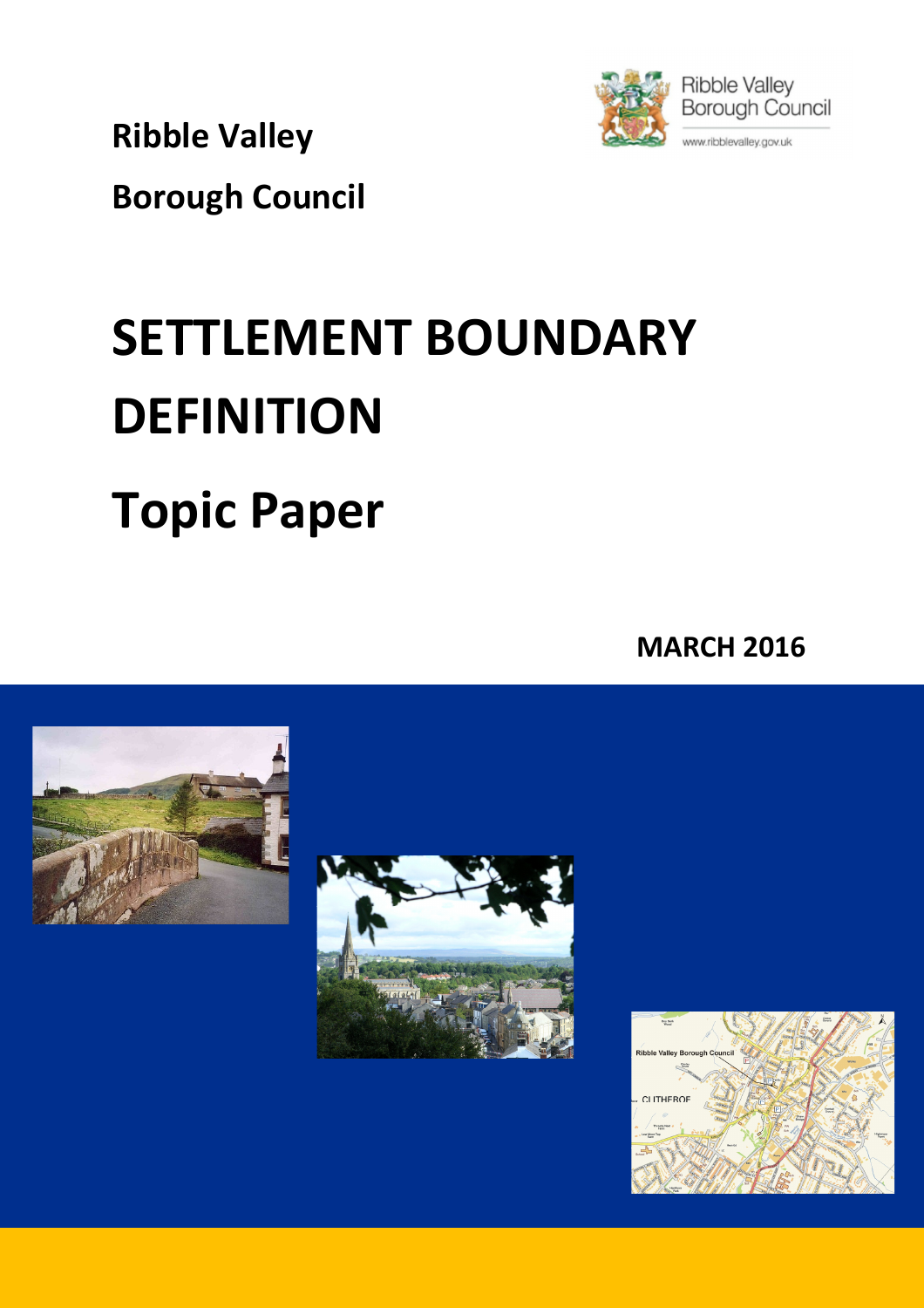# **INTERIM SETTLEMENT BOUNDARY DEFINITION TOPIC PAPER (March 2016)**

## **1. Introduction.**

This report outlines the development of a series of criteria that will enable the effective review of the current settlement boundaries around all the Core Strategy Defined Settlements. These boundaries are very important as it is to the Borough's Defined Settlements that most of the area's future development will be directed and that also much of the remaining parts of the Borough fall within relatively restrictive designations of either AONB or Green Belt. The settlement boundaries thus effectively separate the settlements from the surrounding Open Countryside or Green Belt, each with its own separate policies within the Core Strategy.

The development of finalised boundaries, using the above criteria, will take place in two main phases. The first phase will be to establish the boundaries as they are at present (ie as of  $31^{st}$  December 2015) taking the current boundaries established in the 1998 Districtwide Local Plan (DWLP) as the starting point and including all current planning permissions granted since 1998 that have been built out or are currently awaiting a start or completion. They may also be influenced by new designations, such as the Mineral Safeguarding Areas, that have been developed since 1998. These phase one settlement boundaries are termed "Interim Settlement Boundaries". The establishment of these interim boundaries will be helpful in the consideration of planning applications as they are currently coming to the Council and will be determined using the recently adopted Core Strategy.

It is important to emphasise that therefore these "interim" boundaries do not incorporate any forward land allocations. These allocations will be a part of the second phase of the development of the area's settlement boundaries and the allocations and their influence on settlement boundaries will be formally consulted on within the regulatory process of producing the Housing and Economic Development DPD.

In producing the interim boundaries the criteria that were applied to the existing 1998 boundaries were re-considered. Their underpinning justifications were examined in the light of new planning policy and, where relevant, elements were retained. They were combined with new criteria that flow from more recent planning policy. These combined criteria were approved by the Council's Planning and Development Committee in September 2014 and subsequently applied within an extensive on site and desk based survey of all the Borough's Defined Settlements.

The criteria were further refined through practical application during the actual survey and therefore this paper sets out the criteria that have emerged from the September 2014 approach in the light of survey experience.

## **2. Policy Context**

The original definitions of a settlement and the criteria established for the setting of settlement boundaries around them were originally developed for the District Wide Local Plan (DWLP) of 1998. While some of the detail and methodology of these DWLP definitions may still be relevant, as is outlined below in section 3, the overall national policy context of the 1998 plan has now significantly changed. It is necessary therefore to consider what current policy says about defining settlements and settlement boundaries.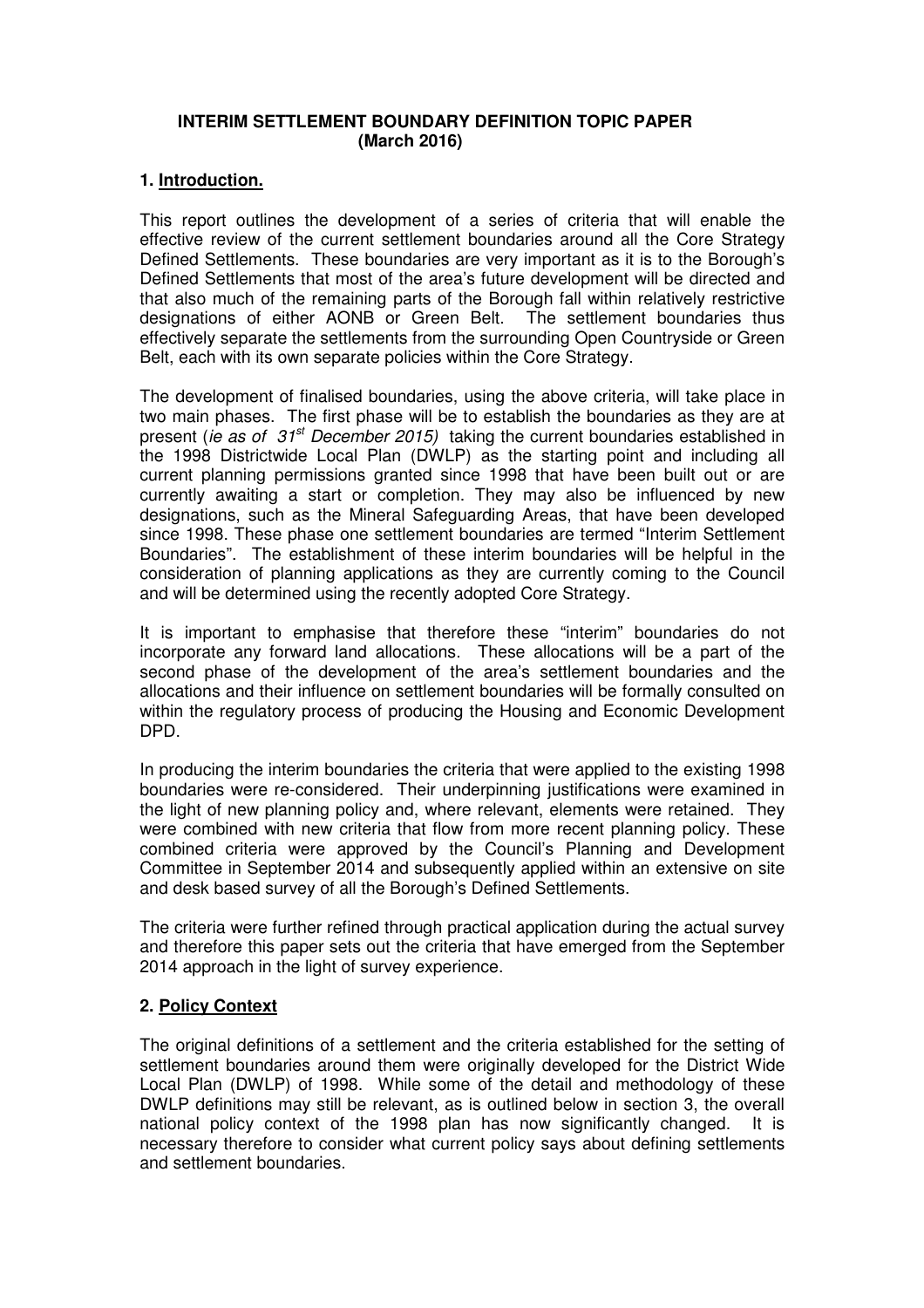The starting point is the National Planning Policy Framework (NPPF) and its associated web-based Planning Practice Guidance. It is equally important to consider how settlement boundaries relate to the various policies within the Core Strategy itself.

# **2.1 NPPF**

The parts that have a general relevance to setting boundaries around different land uses within plans are set out below.

## **Para 157 bullet 4**

Plans should "indicate broad locations for strategic development on a key diagram and land use designations on a proposals map."

## **bullet 5**

"allocate sites to promote development and flexible use of land, bringing forward new land where necessary, and provide detail on form, scale, access and quantum of development where appropriate"

## **bullet 6**

"identify areas where it may be necessary to limit freedom to change the use of buildings, and support such restrictions with a clear explanation."

## **bullet 7**

"identify land where development would be inappropriate, for instance because of its environmental or historic significance.."

## **Para 17 Core planning principles**

**bullet 5** states that the process should

" take account of the different roles and character of different areas, promoting the vitality of our main urban areas…"

This is interpreted here as acknowledging the differentiation of areas for different uses such as settlements and the Open Countryside.

# **bullet 11**

"actively manage patterns of growth to make fullest possible use of public transport, walking and cycling, and focus significant development in locations which are or can be made sustainable.."

This encourages the focusing of development into settlements as they are the most sustainable places.

#### **Para 21 bullet 2**

"Set criteria, or identify strategic sites, for local and inward investment to meet anticipated needs over the plan period"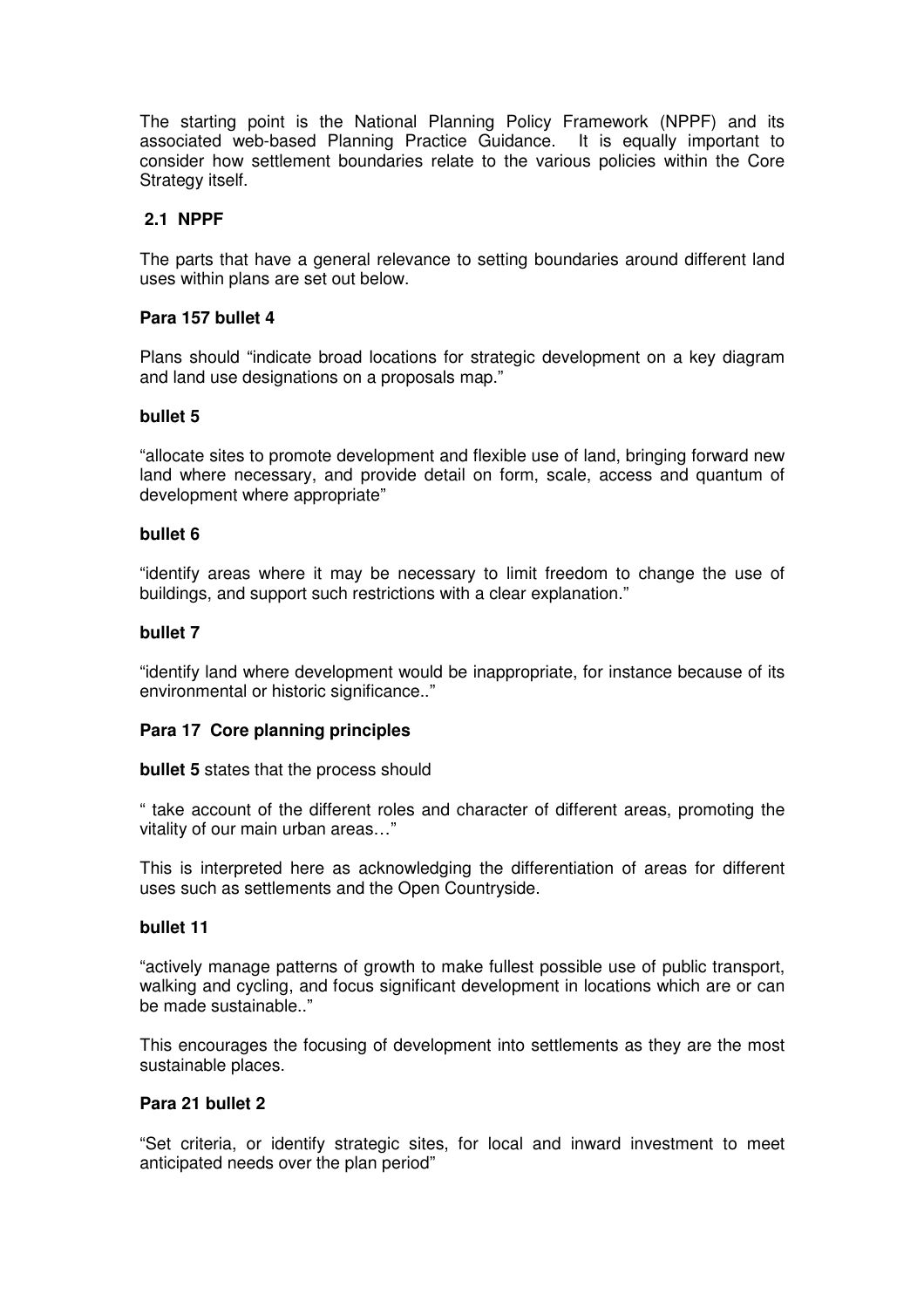This emphasises the need to consider the inclusion of employment land allocations within settlements, which potentially may influence the setting of settlement boundaries.

## **Para 23 bullet 6**

"Local Planning Authorities should therefore undertake an assessment of the need to expand town centres to ensure a sufficient supply of suitable sites" (for a wide range of economic activity).

Though this is mainly within the context of town centre uses bullet 7 goes on to indicate that this could involve sites outside town centres. This could also influence the position of a settlement boundary, especially in relation to the three principal settlements.

## **Para 28 bullet 3**

Stresses that in supporting tourism and leisure developments in the wider rural economy this may involve possible development within rural service centres**.**  This is interpreted as potentially including some of the area's defined settlements and could therefore affect their settlement boundaries.

## **Para 47**

Emphasises the need to plan for the full objectively assessed housing needs of the Borough, this will result in housing allocations that may influence the form of a settlement boundary.

**Para 50** also emphasises the need to plan for a variety of types and mixes of housing that could also influence the location and shape of the above allocations.

## **2.2 Planning Practice Guidance**

## **Local Plans Chapter, Para 002** states that,

"planning authorities should set out broad locations and specific allocations of land for different purposes; through designations showing areas where particular opportunities and considerations apply…. A Policies Map must illustrate geographically the application of policies in a development plan."

#### **Para 010 sub section 4** also states,

"Where sites are proposed for allocation, sufficient detail should be available to provide clarity to developers, local communities and other interests about the nature and scale of developing (addressing the "what, where, when and how " questions."

This emphasises the need for allocations to be clearly set out and that may encompass parts of new settlement boundaries.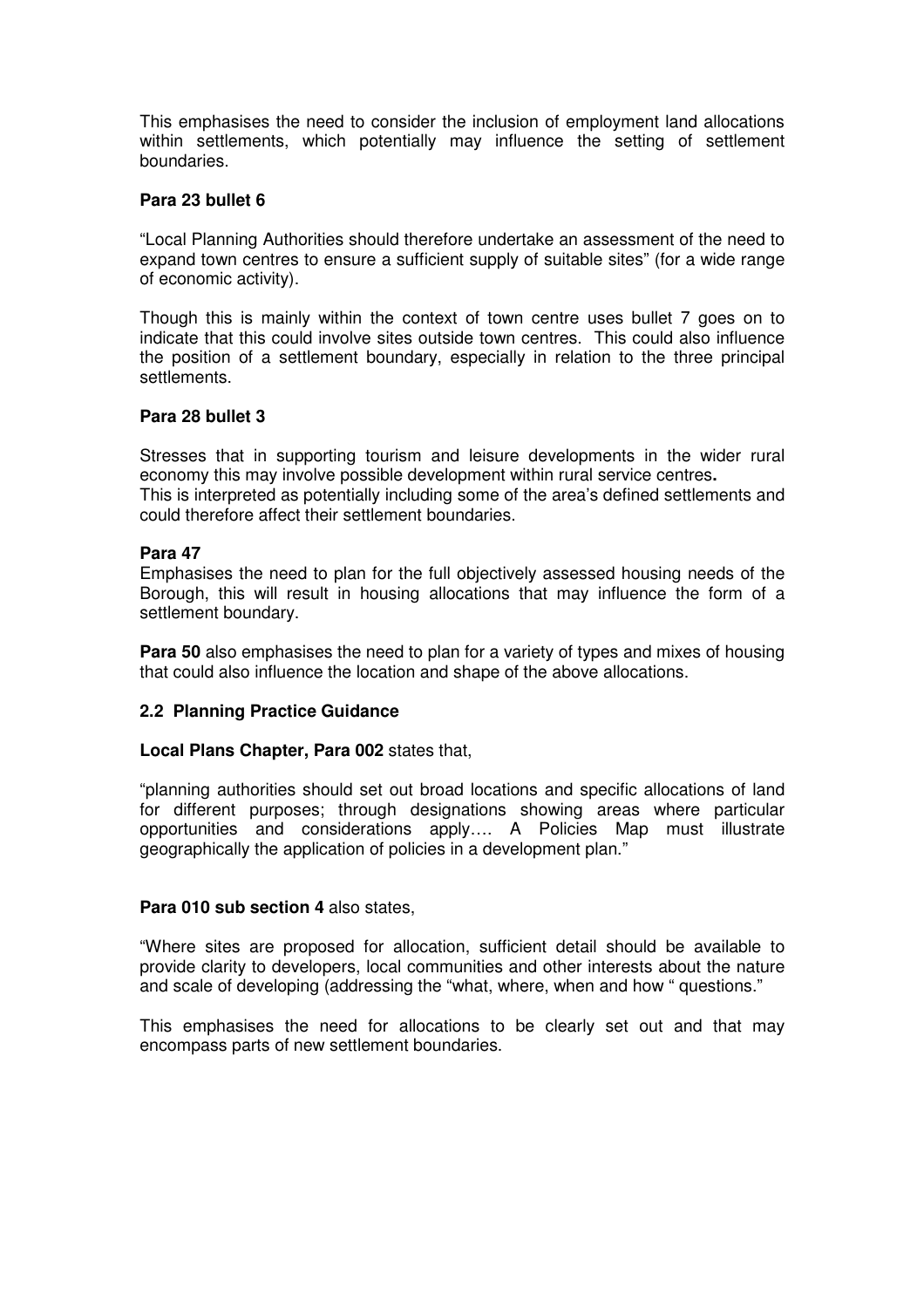# **2.3**. **Core Strategy Policies**

The two Core Strategy policies most directly relevant to settlement boundaries are DS1 and DMG2 . However there are also several others that involve the presence of a settlement boundary in their interpretation.

# **2.3.1 Key Statement DS1**.

Settlement boundaries are most immediately relevant to the Core Strategy Key Statement DS1- Development Strategy, which outlines the status of the Borough's various defined settlements and their relationship to future development.

## **2.3.2 Development Management Policy DMG2- Strategic Considerations**

This policy refers directly to the defined settlements and mentions the terms rounding off, consolidation and expansion mentioned below and the treatment of areas outside the defined settlements. The position of a settlement boundary is therefore very important in the interpretation of this policy.

## **2.3.3 Other relevant Core Strategy**

Other policies that could also involve land delineated by a settlement boundary include:

- **Key Statement H3 -** Affordable Housing relates to sites and thresholds within Clitheroe and Longridge ie within their settlement boundaries.
- **Key Statement EC2 -** Development of Retail, Shops and Community Facilities and Services - specifically mentions the defined Principal Settlements of Clitheroe, Longridge and Whalley in terms of their role as service centres and in relation to the specific provision of amounts of new retail floorspace. The boundaries defining these settlements will obviously be important in this context.
- **Development Management Policy DME4 -** Protecting Heritage Assets as mentioned in the settlement boundary criteria below (see Section 4), may also have implications for the position of a boundary, for instance in relation to Conservation Areas.
- **Development Management Policy DMB3 -** Recreation and Tourism Development - deals in part with proposals being well related to main settlements or villages.
- **Development Management Policy DMB4 -** Open Space deals with types of recreational and formal and informal play uses that are significantly related to the area's settlements and therefore potentially may affect their boundaries.

## **2.3.4 Specific Adjustments to Clitheroe Settlement Boundary within Core Strategy Submission Documents in Relation to the Standen Strategic Site**.

In addition a specific adjustment to the Clitheroe Settlement Boundary was made in relation to the Standen Strategic site.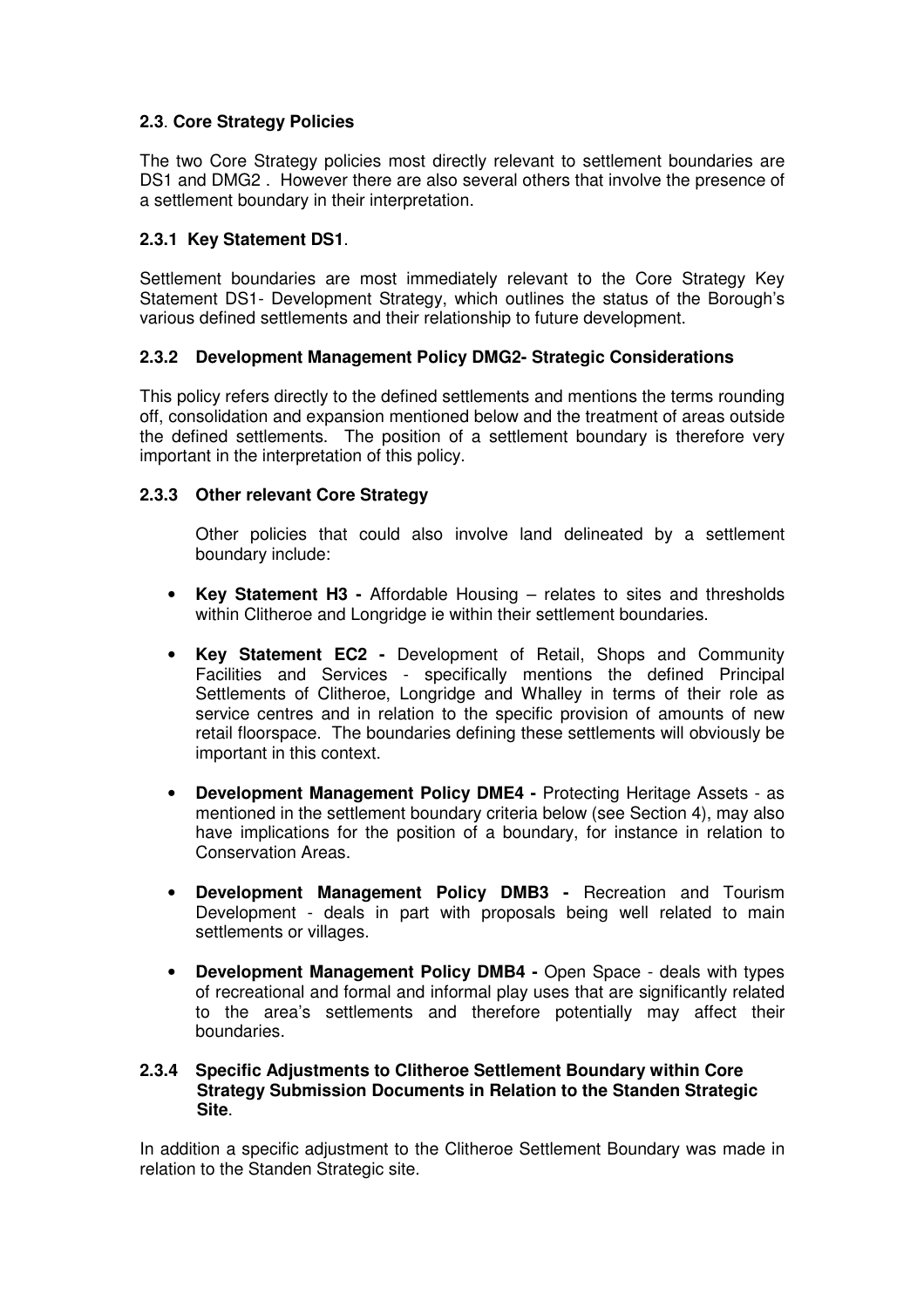# **2.4 Summary of Policy Position**

In conclusion there is general policy support for setting clear boundary lines as opposed to any other approach. Therefore it is necessary to construct a set of robust and locally pragmatic guidelines from local experience and in relation to local circumstances that would enable new settlement boundaries to be set. This would, among other matters, necessarily include the specific adjustment made to Clitheroe's boundary within the Core Strategy mentioned above in relation to the Standen Strategic Site (see 2.3.3 above).

## **3. What is a "settlement" in planning terms and which of the Borough's settlements should have a settlement boundary?**

# **3.1 Defining a Settlement**

There are many places within the Ribble Valley that local residents call their settlement. A dictionary definition of a settlement is, "settlement; being settled; place occupied by settlers, small village…". This definition would encompass a wide variety of settings within the area in which people live close to each other in smaller or larger groups of dwellings that they would naturally call their settlement.

In planning terms however it is important to be able to define those places capable of hosting future development, and those that are not, on a logical basis. This is an important part of promoting overall sustainable development and of protecting sensitive parts of the area from excessive or inappropriate levels of development.

From that overall definition of what and what is not a settlement there is the further need to draw settlement boundaries around those settlements that could sustain, to varying degrees, some further growth to ensure that new development is genuinely physically linked to them and to prevent sprawl. In doing so this will also implicitly define those areas that are not in settlements ie are in the open countryside around them and define the settlement in terms of the AONB or Green Belt.

Given that over 70% of the Borough lies within AONB or Green Belt, both of which are relatively restrictive designations in terms of future development, the treatment and mutual definition of open countryside and the Borough's settlements is therefore very important. It is towards the Borough's Defined Settlements (see below) that the significant bulk of future development will be guided to deliver a more sustainable long term future. The relationships of AONBs and Green Belts to settlement boundaries are described in more detail below (see sections 5 and 6 below).

Also, as mentioned above, the process of setting new boundaries will involve revisiting the logic and justification of the current definition of a settlement. The 1998 District Wide Local Plan (DWLP) contained the following definition of a "settlement" to which a variety of its policies related and which was agreed at the DWLP's Public Inquiry.

**"A defined settlement is one which contains at least 20 dwellings and a shop or public house or place of worship or school or village hall ie they are of a size and form that justifies treatment as a settlement. Settlements smaller than this limit will not be given settlement boundaries as they are not considered to be large enough or to contain enough facilities to allow for growth beyond that delivering regeneration benefits or local needs housing."**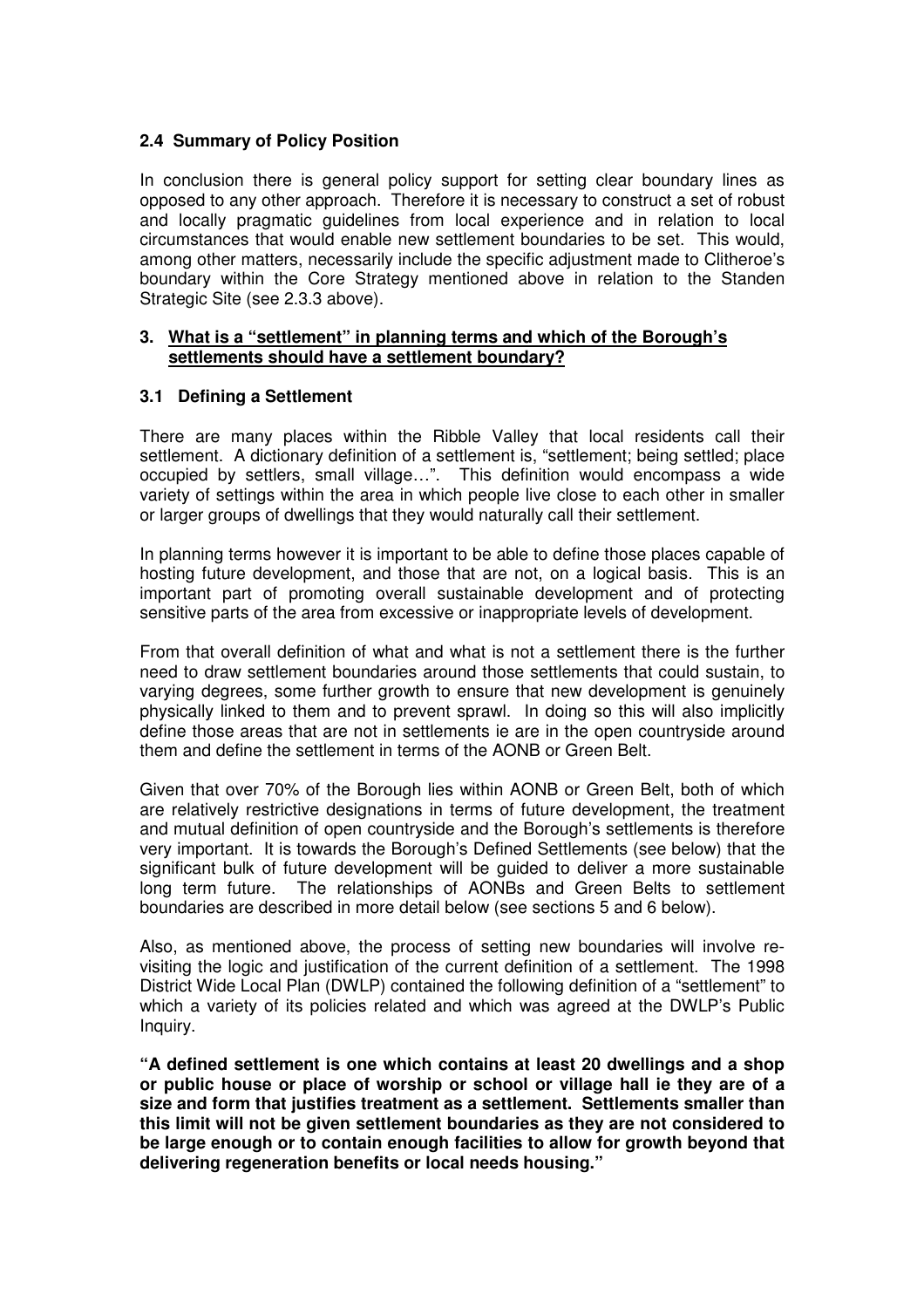This definition was used to set boundaries around over 30 of the Borough's settlements, including one based around the Calderstones ex-hospital site that related to a specific DWLP Area Based policy (Policy A3).

This definition has been tested since 1998 through many planning applications without revision and has been re-examined in relation to current policy and the Core Strategy and is considered to remain a pragmatic and useful definition in Ribble Valley terms. It acknowledges the nature of local settlements in relation to their surroundings, their relative scales and, in sustainability terms, the importance of the facilities and services that they have.

# **3.2. Sustainability Issues and Settlements.**

In terms of sustainability the Core Strategy Settlement Hierarchy evidence document (2008) revealed that the settlements with boundaries defined in the DWLP remained those that had the best combinations of facilities, services and access. More recent work following the Core Strategy Examination within the document "Defining the More Sustainable Settlements" (April 2014) also confirmed the above view. In short the DWLP definition appeared to remain workable on the ground in defining those places that were more sustainable.

The DWLP settlement definition (and the settlements that were defined by it) was subsequently carried through into various Core Strategy consultations without challenge. This definition is now included within the Core Strategy Glossary under the term "Defined Settlement".

The 2008 Settlement Hierarchy examined all the area's settlements that fell within the definition in 3.1 above in terms of their detailed service provision and other attributes and helped define the position of the three Principal Settlements of Clitheroe, Longridge and Whalley into which the bulk of new development within the plan period would be guided.

Research also revealed that, since 2008, significant development within the permitted Brockhall site (also covered by a DWLP Area Policy A2 and subsequent planning permissions) has now produced a built form that justifies consideration as an additional settlement within the above definition and Brockhall has therefore been added to the existing list of settlements and is included within the Core Strategy as a Tier 2 defined settlement (see below).

In the Submission version of the Core Strategy that was examined in early 2014 was a group of 32 of the smaller Defined Settlements called "Other Settlements". This group comprised those Defined Settlements excluding the three Principal Settlements of Clitheroe, Longridge and Whalley. Various levels of development were proposed for each of the three individual Principal Settlements and one quantum of housing development collectively for the Other Settlement group to be apportioned in more detail within the future land allocations DPD (Housing and Economic Development DPD).

Following the Core Strategy Examination more work was requested to elaborate individual levels of development for each of the settlements within the "Other Settlements" group as a recognition of their varying levels of sustainability. This work (within the document "Development Strategy – Defining the More Sustainable Settlements and Patterns of Housing Development" consulted on in May to July 2014) produced two separate tiers within the original Other Settlement group.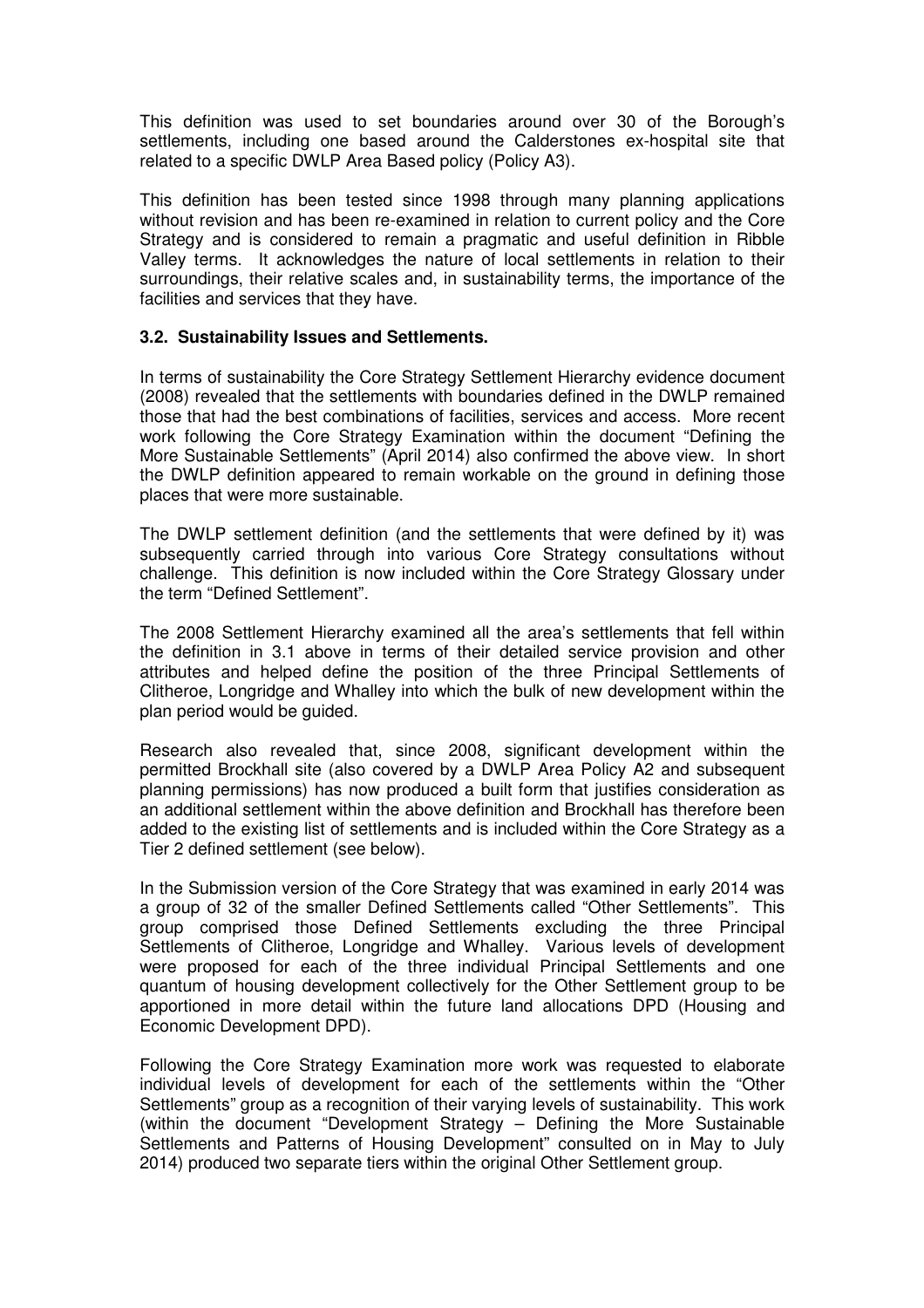The first, Tier 1, is a group of settlements that were judged more sustainable and capable of hosting new development. The second is a larger Tier 2 group with less capacity for future growth and into which only local needs housing and those developments able to deliver appropriate regeneration benefits would be considered. These are listed within Core Strategy Key Statement DS1.

Within the Core Strategy therefore all the above settlements, the three Principal Settlements and the 32 Tier 1 and Tier 2 settlements, are together termed as "Defined Settlements" to distinguish them from the open countryside, AONB or Green Belt and the smaller groups of dwellings, hamlets and farms that lie within them.

# **4. Criteria for the Definition of a Settlement Boundary**

The definition of Defined Settlement used in the Adopted Core Strategy Glossary also includes statements that were intended to help set a settlement boundary around them. These were also based on the 1998 DWLP and were considered to still be generally relevant. They were not challenged within associated consultations or within the 2014 Examination in Public and its subsequent Main Modifications consultations. However, in the light of new policy and the on the ground survey experience, they have in places been amended.

A settlement boundary should:

- Include all properties physically linked to the main (built) part of the settlement.except those, such as operating farms, that principally functionally relate to the surrounding countryside.
- Include all developed and undeveloped areas of existing planning consents relating to the settlement.
- Include, as a general first principle, all residential curtilages. However in some circumstances the area immediately around some dwellings is extensive enough to potentially become developable. In these circumstances, to avoid these sites effectively predicating the site allocations process by creating developable "infill" or "rounding off" voids along the settlement boundary the boundary has been drawn tightly to the building line to exclude them at this stage for consistency.
- Its boundaries should not include properties separated from the main body of the settlement by areas of open land not forming a residential curtilage.
- In most cases single depth development (ribbon development) along roads leading out of settlements will be excluded unless they are physically well related to the settlement.
- Include sites that are so damaged by visual intrusion as to be unworthy of designation in the open countryside beyond. An example of this approach could be a site on the boundary almost completely surrounded by built development. This was originally cited as a part of the DWLP boundary definition of Main Settlement boundaries but also could equally potentially apply to Core Strategy Principal and Tier 1 and 2 Defined Settlements.

However in considering the application of this particular criterion it should also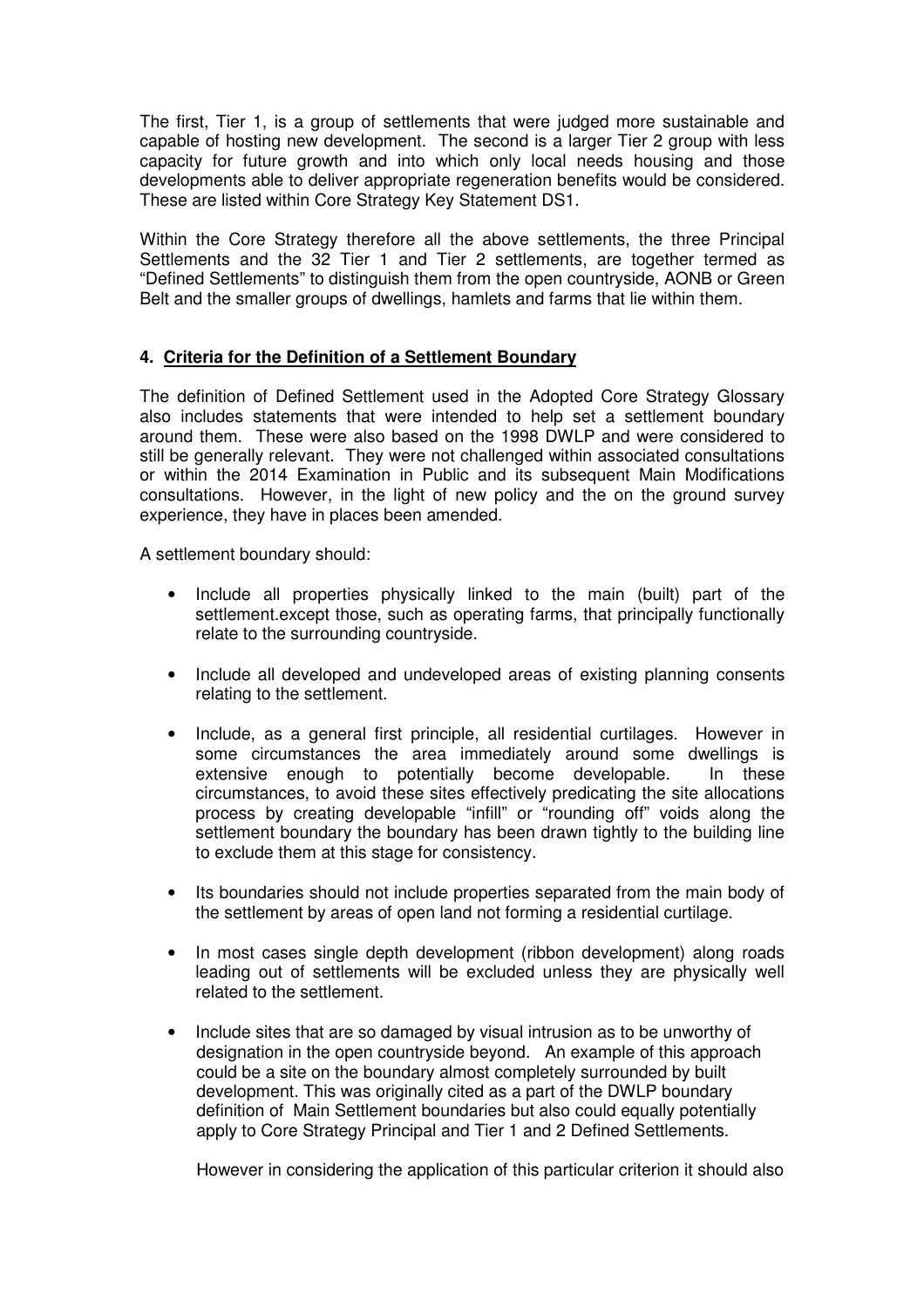be borne in mind that again this may create unintentional "infill" plots in some settlements that have already received their permitted sustainable quantum of development in the plan period. It also, with reference to the point mentioned above, may also create unintentional "infill" sites that may effectively predicate the allocations process that has yet to take place in relation to a settlement. Therefore in some circumstances plots that are significantly, though not completely, surrounded by a boundary line may continue to be excluded from the settlement.

Also within the DWLP the issues of "rounding off", "consolidation" and "expansion" of settlements were set out as they also have a bearing on settlement boundaries. These three definitions were also re-examined in relation to the new settlement hierarchy proposed within the Core Strategy and were also considered to remain substantially relevant to general boundary setting ie could be applied to all the Core Strategy Defined Settlements. More specifically they could now be applied to all settlements whereas previously in the DWLP they had only related to Wilpshire, Clitheroe, Billington, Longridge and Whalley within now superseded strategic planning documents.

These amended terms are contained within the Core Strategy Glossary of Terms.

They are:

- **Rounding Off** Development which is essentially part of rather than an extension to the built up part of the settlement. It can be defined as the development of land within the settlement boundary (which is not covered by any protected designation) where at least two thirds of the perimeter is already built up with consolidated development.
- **Expansion** This is the limited growth of a settlement. Generally it should be development that is in scale and keeping with the existing urban area.
- **Consolidation -** Locating new development so that it adjoins the main built up area of a settlement and where appropriate both the main urban area and an area of sporadic or isolated development.

## **Additional Criteria**

In setting clear and consistent future settlement boundaries it is therefore proposed to retain the DWLP related criteria mentioned above together with a series of additional ones mentioned below. These flow from internal discussions and post-1998 changes to wider planning policy. Note that the criteria below are not currently within the Core Strategy's Glossary. These are:

- **General point -** Development boundaries should follow clearly defined physical features, such as walls, fences, hedgerows, roads and streams.
- **Conservation Areas and Listed Buildings (both lying within the overall term Heritage Assets) and their settings -** the re-positioning of the settlement boundary, for reasons of land allocation or for other reasons, may have some effect. This will have to be carefully assessed in the light of current legislation and specific Core Strategy Key Statement EN5 and Development Management Policy DME4.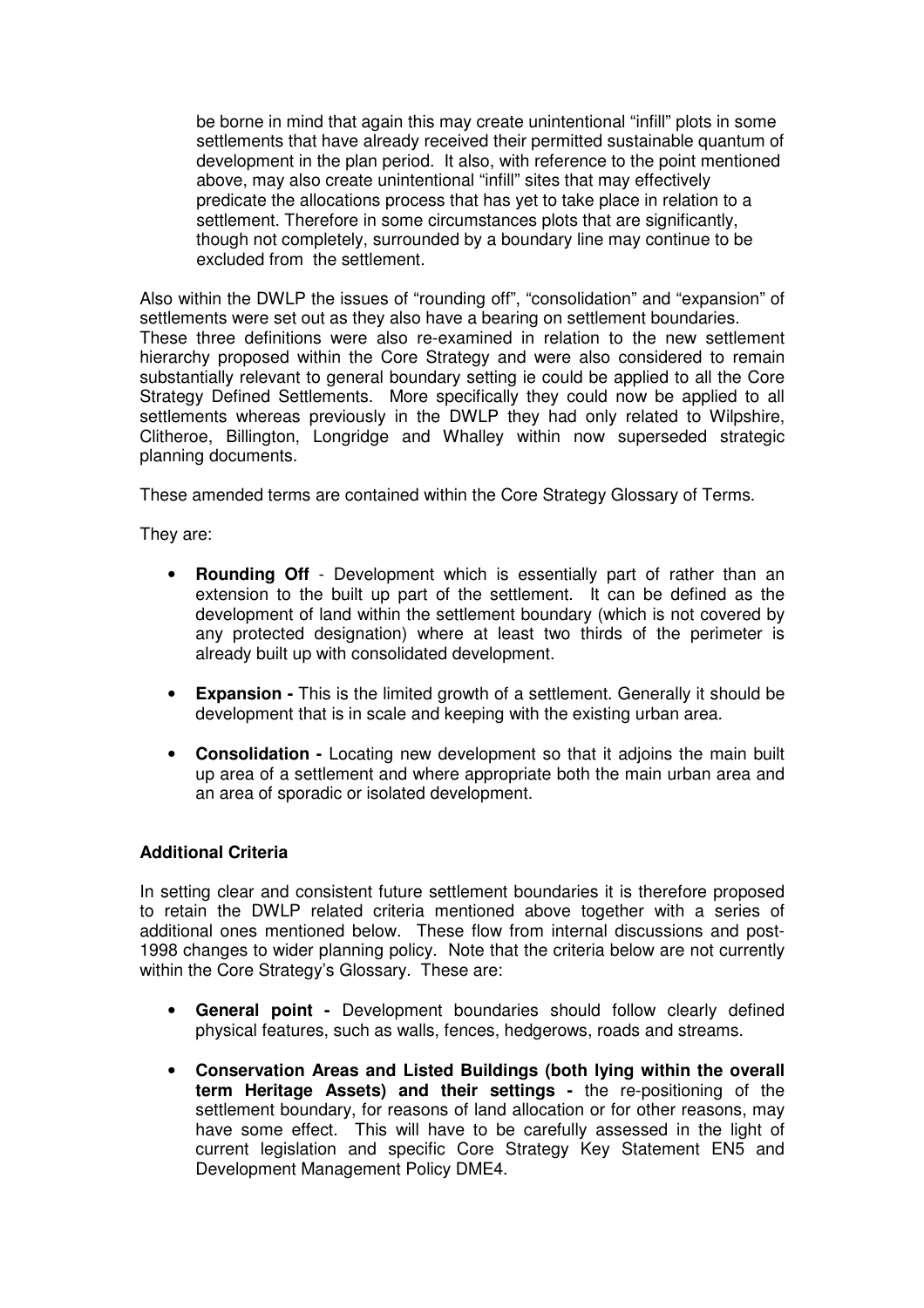- **Include necessary land use allocations.** The settlement boundaries should not pre-empt new allocations but will need to take them into account.
- **Treatment of Calderstones and Brockhall** The A3 and A2 Policy boundaries within the DWLP have not been carried into the Core Strategy. New boundaries will need to be developed for these settlements and should, as a starting point, relate to the General Development Limit within the extant Permissions on these sites and also all the other boundary setting criteria outlined in this paper.
- **Presence of Mineral Safeguarding Areas (MSAs)** these are defined by the County Council as they are the minerals planning authority. Comments should be made regarding the proximity of any new boundary to a MSA, but an MSA is not to be regarded as a fundamental constraint to development or allocation and therefore does not preclude a settlement boundary being placed over a part of it.
- **Flood Zone (FZ) boundaries** a FZ is not an absolute constraint to settlement boundaries, as some defined settlements already have a settlement boundary and a built form that includes part of a FZ. The type of FZ is important and if necessary also the implications of any relevant Sequential and Exception tests within NPPF. The starting point should be to note the possible relationship of the FZ to a current and potential settlement boundary.
- **Neighbourhood Planning (NP)** as yet no NP has emerged in the area, though one could during the production of the Housing and Economic Development DPD. It is possible that a NP could relate to a settlement boundary and any potential allocations. Close liaison with localities currently progressing a NP will therefore be needed.
- **Safeguarded Land** the DWLP contained a small number of areas under its policy ENV5 Open Land, eg adjacent to the current settlement boundaries of Wilpshire and Billington that were effectively safeguarded for development beyond the DWLP plan period. DWLP Policy ENV5 has not been carried into the Adopted Core Strategy. If not covered in part or whole by current permissions, and therefore included within the settlement boundary, they should now be considered to be land without a specific safeguarding designation that now lie outside the relevant settlement boundary.
- **Open Space issues** as a part of more general work in relation to the forthcoming Housing and Economic development DPD all open space sites within the Borough (ie sports and recreation pitches, play areas, formal parks and gardens, informal public recreation sites, allotments and cemeteries and churchyards) have been resurveyed broadly based on their public access opportunities. Where such sites abut settlement boundaries they have been included within the settlement.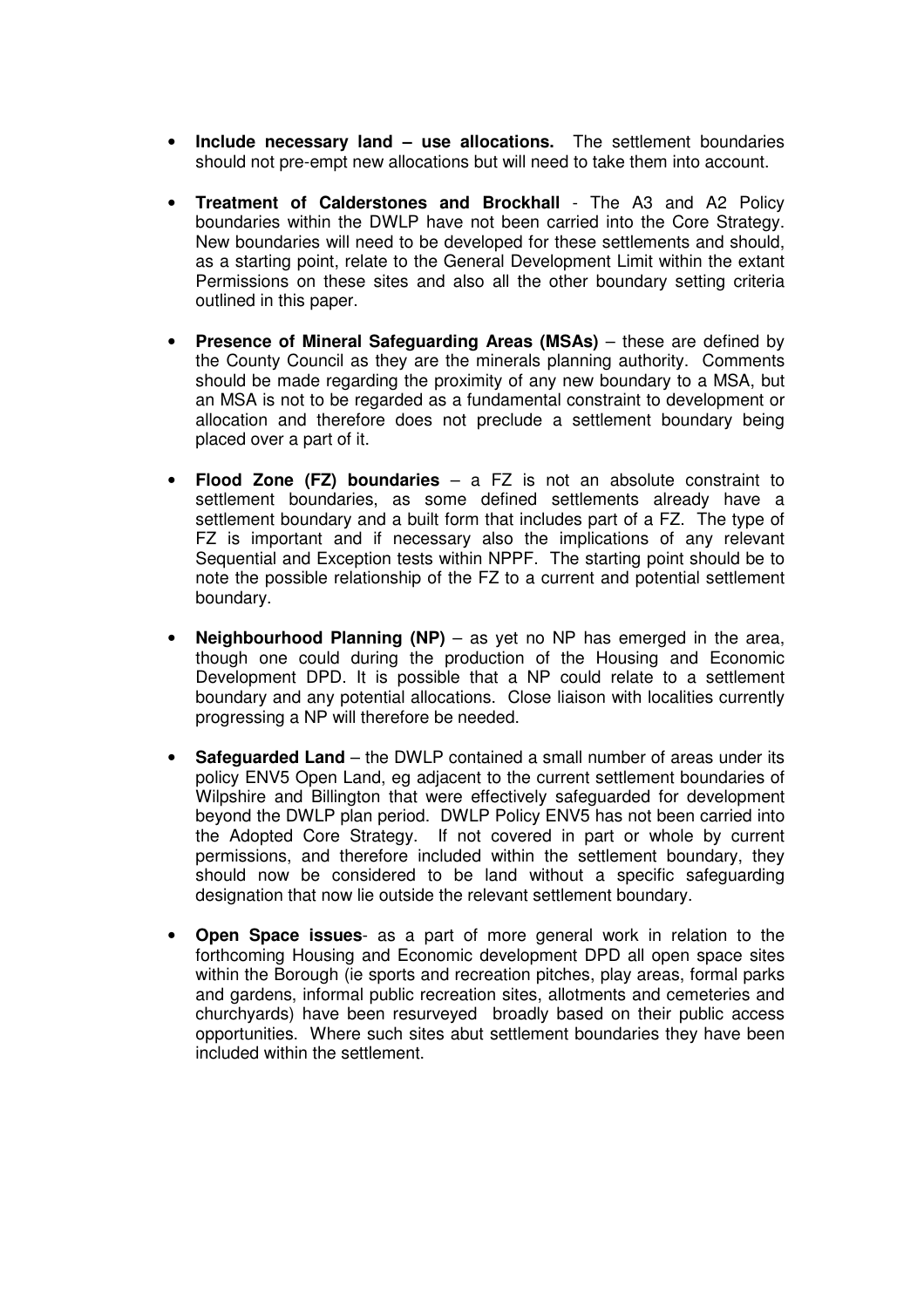- **Traditional rural buildings which have been converted to residential use**, together with their residential curtilages, will be included within the boundary. Modern agricultural buildings and working farms, where they relate to a boundary, will be excluded as they principally relate to activities within the surrounding countryside rather than those within the settlement.
- **Where uses have been carried over an existing settlement boundary without permission –** if a use has been observed to have been carried over an existing boundary since 1998 without planning permission, or a new use created that involves the existing boundary without permission, and there is no other relevant reason to extend the boundary in this location, the boundary will not be extended at this point to enclose the extended use or new use as this could involve the creation of developable land without sufficient justification or the recognition of development without planning permission . The Council will reserve the right in these circumstances to take enforcement action if it deems it appropriate.

# **5. Green Belt**

It is also important to clarify the relationship of any settlement boundary to the Green Belt boundaries which will also form a part of the Core Strategy and Housing and Economic Development DPD. It is important to be clear which of the area's defined settlements relate to the Green Belt and the exact status of Green Belts within the Core Strategy.

Of the Principal Settlements of Clitheroe, Longridge and Whalley only Whalley has a settlement boundary that partly adjoins the Green Belt.

Of the Tier 1 Defined Settlements only Barrow, Chatburn and Gisburn do **not** have significant parts of their current settlement boundary adjoining Green Belt. The stated position in the Core Strategy (see Key Statement EN1) is that the Authority does not propose to amend its Green Belt boundaries in relation to "exceptional substantial strategic changes". The supporting text of the Statement goes on to state that, "Some minor changes will be considered where appropriate to rationalise the existing Green Belt boundaries in response to the findings of the evidence base."

Given the above and that Strategic Housing Land Availability Assessment (SHLAA) sites have been excluded on the basis of their position within the Green Belt it is suggested that those specific parts of current settlement boundaries that adjoin Green Belt will not be extended into the Green Belt and are therefore likely to remain very similar to their current extent. This may also have implications for any future adjustments to the parts of settlement boundaries that do not adjoin Green Belt and issues such as future allocations.

None on the Tier 2 settlements have a boundary adjoining Green Belt.

## **6. AONB**

A large part of the Borough's area is covered by the Forest of Bowland Area of Outstanding Natural Beauty (AONB) and its relationship to and bearing on current